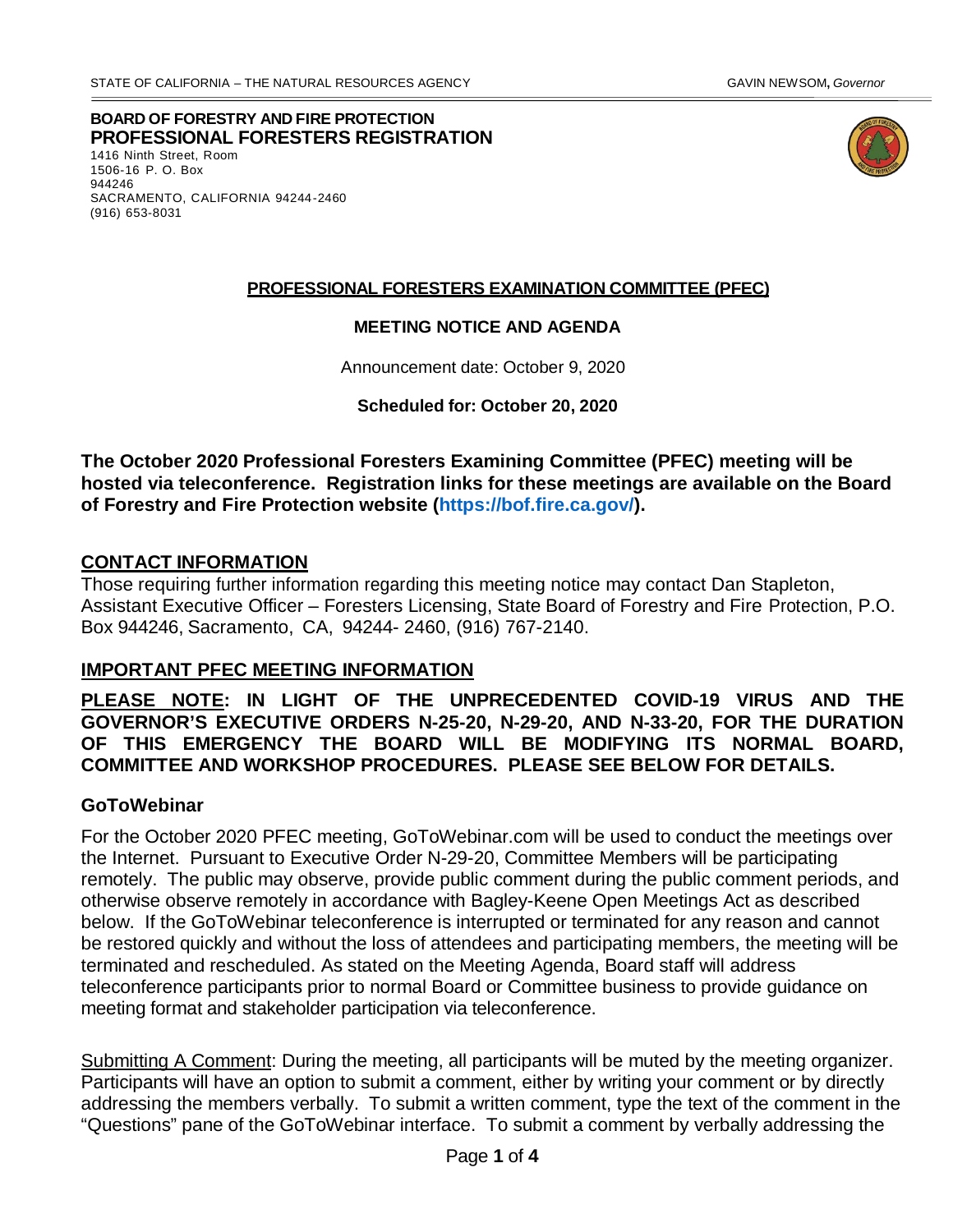members, select the "Raise Hand" icon on the left-hand side of the GoToWebinar interface. The meeting organizer will call you by name and unmute you, so you can address the Committee members. If you are commenting verbally, please be sure to unmute your phone or device. An example image of the GoToWebinar interface, with the "Raise Hand" icon and "Questions" pane in bold, is in Figure 1 at the end of this agenda. If your comment relates to a particular agenda item, please indicate your request to comment at the beginning of or during the consideration of that agenda item in order to ensure comments relate to the particular agenda item being discussed. If your comment relates to a topic within the Board's jurisdiction and is not otherwise on the agenda, please indicate your request to comment during the Public Forum period, which will occur at the end of the meeting. The meeting organizer will manage the queue of comments. In addition, please see the section on Submission of Written Materials for information on submitting other written materials.

Audio recordings of the open session PFEC meeting may be preserved and available on the Board's website. Due to space limitations on its servers, the Board does not preserve video recordings of its Board meetings and/or audio recordings of its committee meetings or workshops.

# **PERSONS WITH DISABILITIES**

Pursuant to the Americans with Disabilities Act, individuals who, because of a disability, need special assistance to observe and participate in a State Board of Forestry and Fire Protection or a committee meeting may request assistance by sending an email to Dan Stapleton, Assistant Executive Officer, at dan.stapleton@fire.ca.gov or by calling (916) 767-2140. Requests should be made one week in advance whenever possible. Upon receipt of a request for reasonable modification or accommodation from individuals with disabilities, the Board will swiftly resolve the request consistent with the Americans with Disabilities Act.

# **SUBMISSION OF WRITTEN MATERIALS**

The public is encouraged to comment on any item on the agenda. The PFEC may accept written materials as public comment on agenda items if feasible and if received prior to the deadline below. However, to ensure a public comment is considered by the PFEC during the discussion of the agenda item, please attend the meeting and provide the comment directly to the PFEC, or if the meeting is only being held telephonically or otherwise electronically, please register for the meeting and provide your comment in accordance with the instructions included herein. You may submit your comments by one of the following methods (only one is necessary):

**E-mail:** [publiccomments@bof.ca.gov](mailto:publiccomments@bof.ca.gov) **Fax:** (916) 653-0989

**U.S. mail:** Attn: PFEC Board of Forestry and Fire Protection PO Box 944246 Sacramento, CA 94244-2460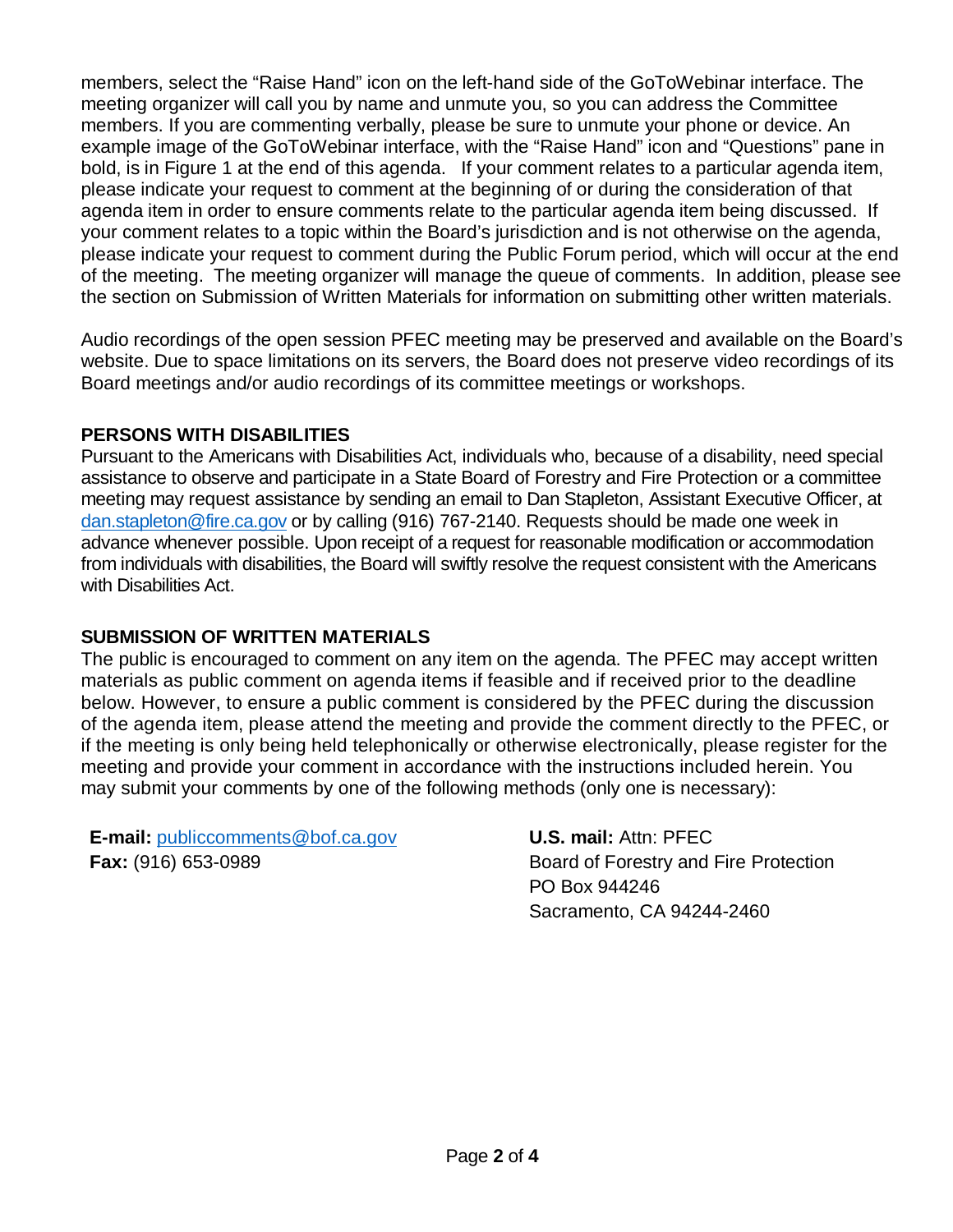**All written materials shall be due no later than 12:00 p.m. on October 16, 2020, unless there is a date specified on a specific hearing notice pursuant to the Administrative Procedures Act (Chapter 3.5 (commencing with § 11340), Part 1, Division 3, Title 2, of the Government Code). Timely submittal of written materials provides Board staff and PFEC members the opportunity to familiarize themselves with content of written documents. Note that depending on the volume of written materials received, Board staff and PFEC members may not be able to review all materials received prior to the public meeting. Written materials received after the deadline above will not be considered. Written materials submitted may be posted online by Board staff to allow for public inspection.** 

# **WHEN WILL MY AGENDA ITEM BE HEARD?**

Like the Board, the PFEC begins each session at the time listed on the Meeting Notice and generally considers each agenda item in the sequence listed; however, the PFEC may take any non-hearing agenda item out of order as time permits.

# **VISUAL PRESENTATIONS**

PowerPoint presentations must be provided via electronic mail to [publiccomments@bof.ca.gov](mailto:publiccomments@bof.ca.gov) no later than Friday, October 16, 2020. **All presentations are considered part of the public record**. All electronic formats must be Windows PC compatible. Please provide all materials in a format that satisfies the Americans with Disabilities Act (ADA) and applicable Web Content Accessibility Guidelines (WCAG) in accordance with the Board's policies to allow posting to the Board's website. Materials that do not satisfy these requirements will be accepted but will not be posted to the Board's website.



**Figure 1. Participant View of GoToWebinar interface.** To submit a verbal comment, select the "Raise Hand" icon - it is circled at left. To submit a written comment, type your comment in the "Questions" pane – it is in a bold box in the graphic below.